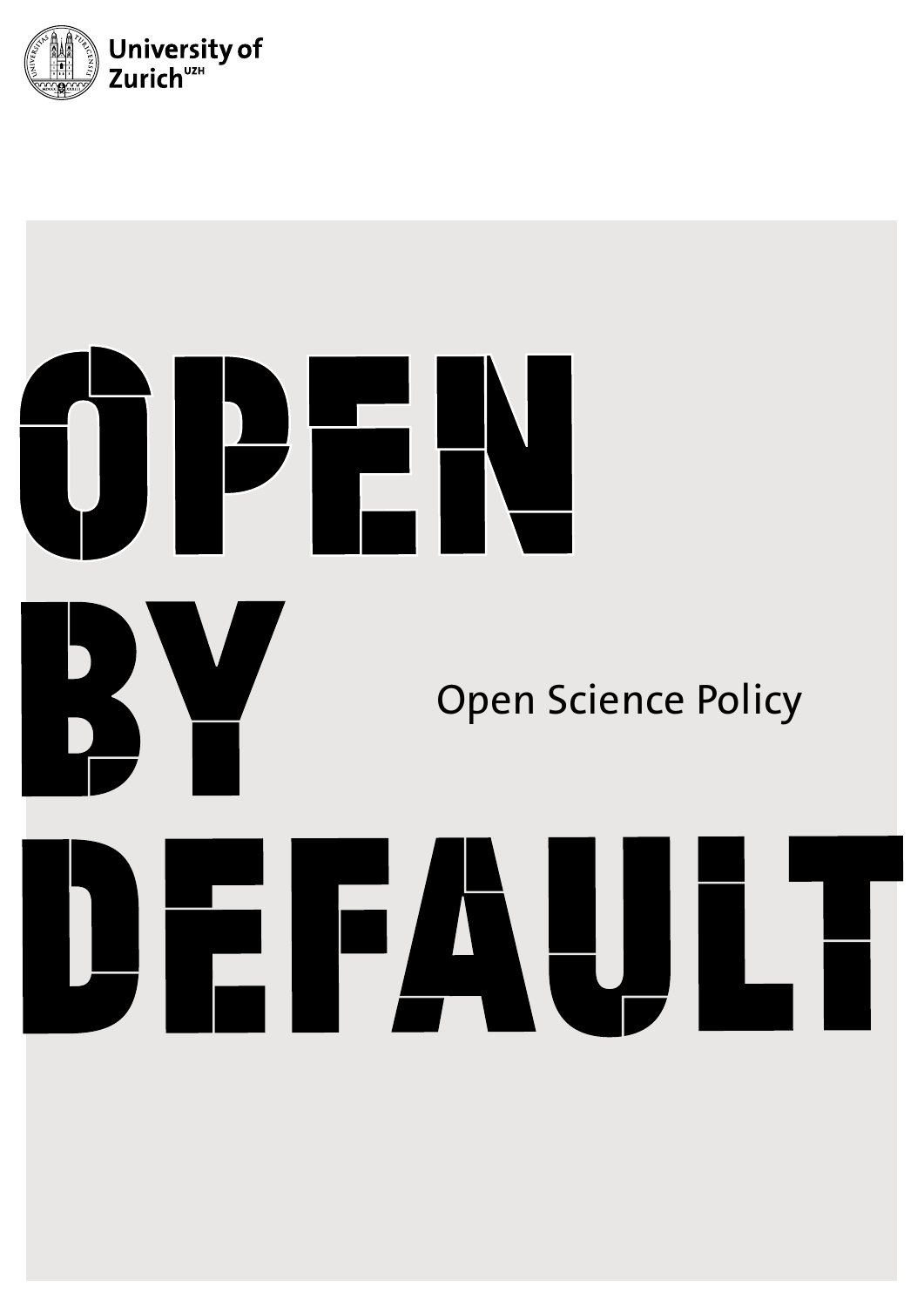# <span id="page-1-0"></span>**1 Introduction**

### <span id="page-1-2"></span>Table of Contents

| Introduction                                   |   |
|------------------------------------------------|---|
|                                                |   |
| 1.1 What is Open Science?                      | っ |
| 1.2 Why is Open Science important?             | 3 |
| 1.3 Why do we need a Policy?                   | з |
| 1.4 What is the framework of the Policy?       | 4 |
| 1.5 What is the focus and scope of the Policy? | 4 |
|                                                |   |

| 2 | Policy                         | 5 |
|---|--------------------------------|---|
|   |                                |   |
|   | 2.1 Open Research Process      | 5 |
|   | 2.2 Open and FAIR Data         | 5 |
|   | 2.3 Open Code and Software     | 6 |
|   | 2.4 Open Access                | 6 |
|   | 2.5 Open Science Education     | 7 |
|   | 2.6 Assessments and Incentives | 7 |
|   |                                |   |
|   |                                |   |
| 3 | Implementation                 | 8 |
|   |                                |   |
|   | Approval                       | 8 |

| Jossary<br>------- |  |
|--------------------|--|
|--------------------|--|

The University of Zurich (UZH) has a longstanding commitment to the free and open pursuit of scholarship. UZH is dedicated to an open research culture that encompasses open sharing, transparency, reproducibility, and accountability as a means to increase research quality and research impact and to benefit society. To foster an open research culture and to advance Open Science, UZH strives to be Open by Default.This means Open Science is intended to become the guiding principle. For this to happen, Open Science practices and values need to be embedded in the organization of the UZH and its processes. This Policy formulates expectations and recommendations and provides guidance on the implementation of Open Science practices. The Open Science strategy of UZH is two-fold:

# Top-down: Open by Design

UZH provides the necessary support and guidelines to foster and establish Open Science.

# Bottom-up: Open by Desire

UZH supports initiatives and the engagement of its employees in the area of Open Science.

Words in *italics* can be found in the glossary.

# <span id="page-1-1"></span>1.1 What is Open Science?

Open Science is an umbrella term for various movements and practices aiming to make any kind of *scholarly output* accessible, be it *data*, publications, methods or tools, at any stage of the research process [\(Gema Bueno de la](https://www.fosteropenscience.eu/content/what-open-science-introduction)  [Fuente, What is Open Science?\)](https://www.fosteropenscience.eu/content/what-open-science-introduction). It provides a vision as well as guidelines on how research can be made transparent and accessible for everyone.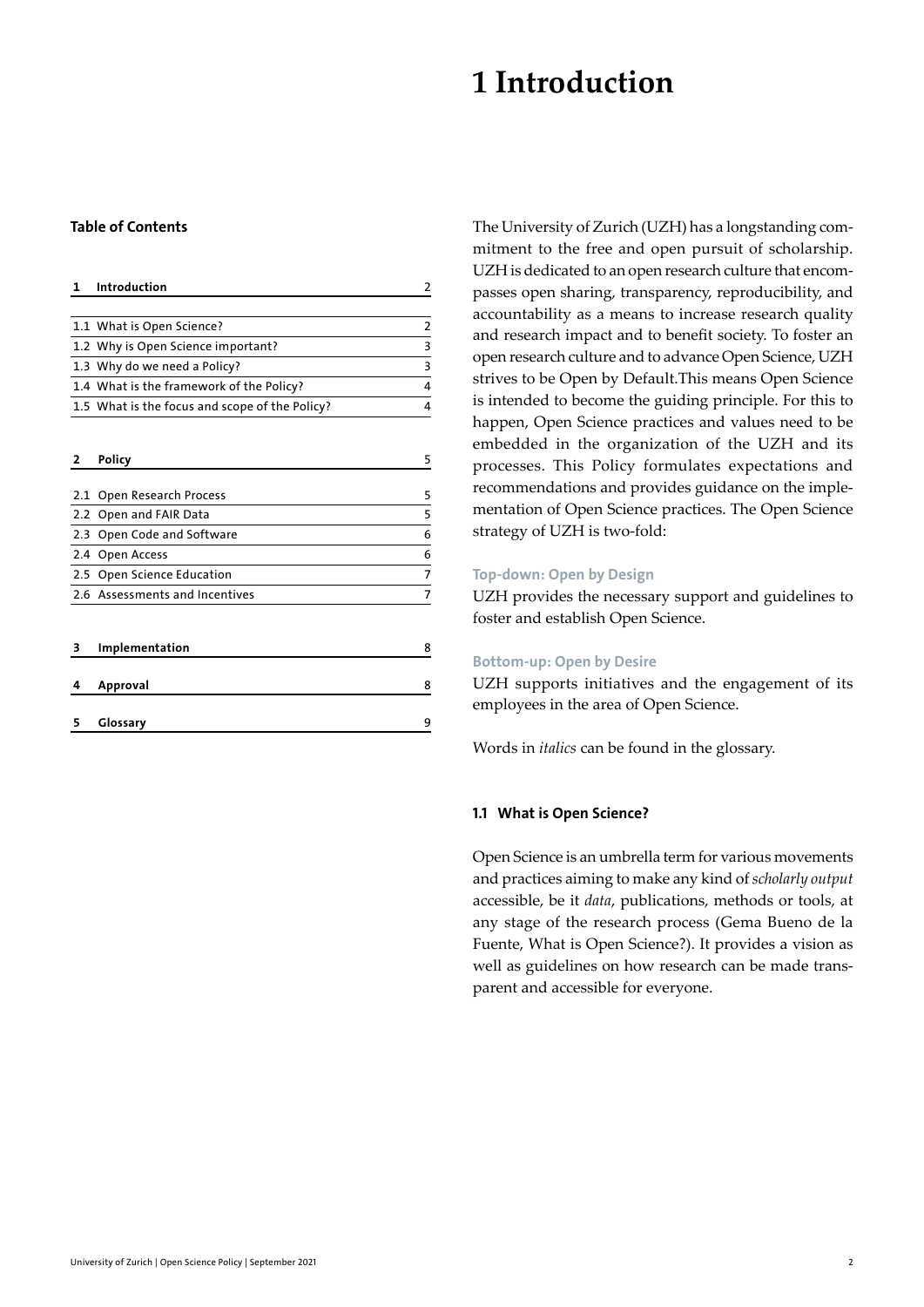# <span id="page-2-2"></span><span id="page-2-0"></span>1.2 Why is Open Science important?

The goal of Open Science is to improve efficiency (e.g. by avoiding redundancies), research quality and therefore also its effectiveness. Open Science offers substantial benefits including<sup>1</sup>:

# Public good

The results of research financed wholly or partially by public funds are public property, which should be accessible without restriction, so that they can be reused by third parties.

### Knowledge transfer

*Open Access* publications are globally accessible and considerably increase the transfer of knowledge and the visibility of research results, not only for members of the scientific community but also for industry and the general public.

# Knowledge for all

Open Science helps reinforce the democratization of research by making access independent of income and funding opportunities and by encouraging collaboration.

# Reuse of *scholarly output*

Open Science promotes transparency, leading to increased scrutiny and therefore improved accountability of research. It also improves the reuse, *reproducibility* and therefore ultimately the quality of research.

### Fact-based decisions

Decision-makers benefit from Open Science because they always have access to the latest scientific insights.

### Innovation

Access to cutting-edge research encourages innovation in science, industry, and society.

# **Efficiency**

Text and *data* mining promote more efficient access to ever-growing *data* flows. Open data, methods, and code help to avoid duplication of research and enable efficient and appropriate reuse in projects building on previous results.

### <span id="page-2-1"></span>1.3 Why do we need a Policy?

The benefits of Open Science can only fully come to fruition when it becomes an integral part of research practice worldwide. UZH will, therefore, continue to advance Open Science and its legal framework on all levels: within the university, nationally and internationally. UZH will use this Policy to underpin its activities. The Policy is based on the Swiss National Strategy on *Open Access<sup>2</sup>* as well as the Open Science Roadmap of the League of European Research Universities (LERU)3 *.*

This Policy describes a common vision and provides guidance on how to integrate Open Science practices into UZH scholarship.

1 Partly based on https://oa100.snf.ch/en/home-en/

2 Swissuniversities/Swiss National Science Foundation, Swiss National Strategy

on Open Access, 31 January 2017: https://perma.cc/U5P4-R7LG 3 https://www.leru.org/files/LERU-AP24-Open-Science-full-paper.pdf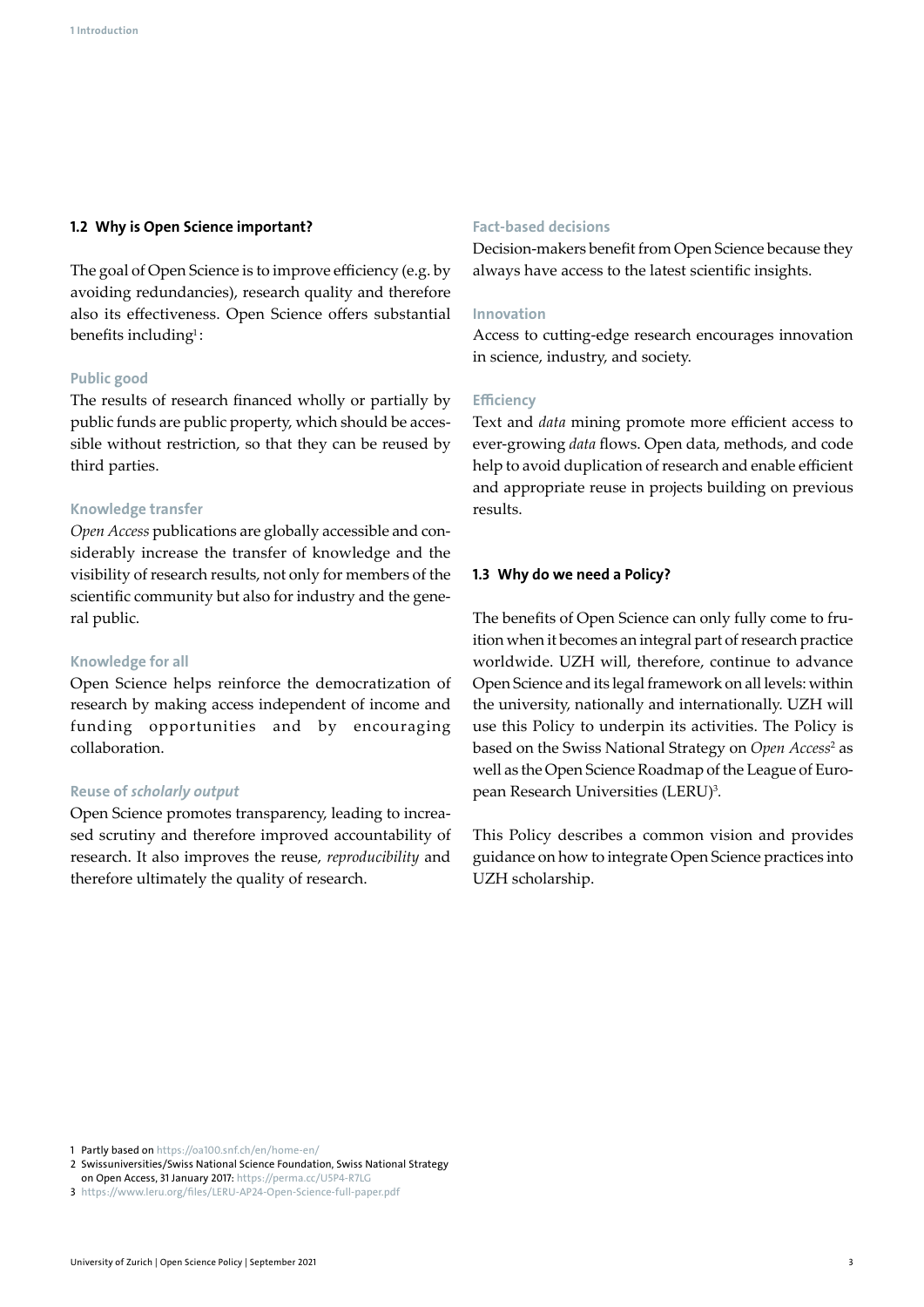### <span id="page-3-2"></span><span id="page-3-0"></span>1.4 What is the framework of the Policy?

Numerous national regulations and international initiatives are aimed at making research results publicly available. In Switzerland, federal law requires research funding agencies at national level to ensure that research results are accessible to the public<sup>4</sup>. As a member of swissuniversities, UZH adopted the Swiss National Strategy on *Open Access* on January 31, 2017 5 . As a member of the League of European Research Universities (LERU), UZH signed the LERU Roadmap towards *Open Access* in June 2011<sup>6</sup>, the LERU Roadmap to Open Science in May 2018<sup>7</sup> and the Sorbonne Declaration on Research Data Rights in January 20208. Furthermore, according to the University Act UZH has an obligation to ensure the quality of research and teaching<sup>9</sup>. Open Science practices contribute to increased transparency, which leads to improved reproducibility and ultimately higher quality in research.

# <span id="page-3-1"></span>1.5 What is the focus and scope of the Policy?

The Open Science Policy focuses on:

1) *scholarly output* including *data* (incl. source materials, records, datasets, etc.), code (incl. source code, build

and run-time environment instructions, etc.), scientific findings, educational material and publications.

- 2) research methods that focus on *reproducibility, replicability,* transparency, efficiency and robustness.
- 3) implementation of a culture change in how universities and researchers work, plan and operate.

This Policy addresses the entire UZH community: researchers and all staff, students and visiting and temporary staff executing or supporting research at UZH.

UZH expects the UZH community to follow the Open Science recommendations provided in this policy. Justified exceptions include constraints regarding privacy, political sensitivity, security, technical feasibility, ethics, budget, commercial opportunities (patents, spin-offs etc.) and contract research.

UZH recognizes the requirements and constraints in the various disciplines regarding the application of the Open Science principles.

4 Article 50 of the Federal Act on the Promotion of Research and Innovation [\(RIPA, SR 420.1\): https://fedlex.data.admin.ch/filestore/fedlex.data.admin.ch/](https://fedlex.data.admin.ch/filestore/fedlex.data.admin.ch/eli/cc/2013/786/20200101/en/pdf-a/fedlex-data-admin-ch-eli-cc-2013-786-20200101-en-pdf-a.pdf) [eli/cc/2013/786/20200101/en/pdf-a/fedlex-data-admin-ch-eli-cc-](https://fedlex.data.admin.ch/filestore/fedlex.data.admin.ch/eli/cc/2013/786/20200101/en/pdf-a/fedlex-data-admin-ch-eli-cc-2013-786-20200101-en-pdf-a.pdf)[2013-786-20200101-en-pdf-a.pdf](https://fedlex.data.admin.ch/filestore/fedlex.data.admin.ch/eli/cc/2013/786/20200101/en/pdf-a/fedlex-data-admin-ch-eli-cc-2013-786-20200101-en-pdf-a.pdf)

5 swissuniversities/Swiss National Science Foundation, Swiss National Strategy on Open Access, 31 January 2017: https://perma.cc/U5P4-R7LG

- 7 https://www.leru.org/files/LERU-AP24-Open-Science-full-paper.pdf
- 8 https://sorbonnedatadeclaration.eu/
- 9 § 4 of the University Act of 15 March 1998 (UniG, LS 415.11); Article 27 of the Federal Act of 30 September 2011 on Funding and Coordination of the Swiss Higher Education Sector (Higher Education Act, HEdA, SR 414.20) Article 20 of the Federal Constitution protects the freedom of academic teaching and research ([Artikel 20 Bundesverfassung der Schweizerischen Eid](https://www.fedlex.admin.ch/eli/cc/1999/404/de#a20)[genossenschaft vom 18. April 1999 \[Stand am 1. Januar 2021](https://www.fedlex.admin.ch/eli/cc/1999/404/de#a20)]). This freedom is not unlimited; it is subject to restrictions and specifications. Higher education follows a curriculum and research has financial, legal and logistical

constraints (Andreas Kley, Freie Bahn für Open Access, plädoyer 3/18, S. 36 ff., online: https://perma.cc/7R6K-7RC2). In the Canton of Zurich, university employees who "in the exercise of their contractual obligations [create] a copyrighted work ... are entitled to the exploitation rights to that work."(§ 65 der [Personalverordnung der Universität Zürich \(PVO-UZH\) vom 29. September](http://www2.zhlex.zh.ch/appl/zhlex_r.nsf/WebView/F20B5F9481C88B04C125812500370FDE/$File/415.21_29.9.14_97.pdf)  [2014;](http://www2.zhlex.zh.ch/appl/zhlex_r.nsf/WebView/F20B5F9481C88B04C125812500370FDE/$File/415.21_29.9.14_97.pdf) s.a[. §12a Abs. 3 Universitätsgesetz vom 15. März 1998\) T](http://www2.zhlex.zh.ch/appl/zhlex_r.nsf/WebView/8237160ABF6C1996C125852F0043D985/$File/415.11_15.3.98_108.pdf)hus, authors are usually free to decide how and where to publish their work. On the other hand, UZH has an obligation to ensure the quality of research and teaching (§ 4, UniG, LS 415.11; Article 27, Higher Education Act, HEdA, SR 414.20). It is thus equally free to promote Open Science by providing information, training opportunities, infrastructure for repositories (Zurich Open Repository and Archive ZORA: https://www.zora.uzh.ch), Open Access journals (Hauptbibliothek Open Publishing Environment HOPE: https://www.hope.uzh.ch), or financial support (Open Access Publications Funding: [https://www.hbz.uzh.ch/en/](https://www.hbz.uzh.ch/en/open-access-und-open-science/oa-publikationsfoerderung.html) [open-access-und-open-science/oa-publikationsfoerderung.html\). UZH is also](https://www.hbz.uzh.ch/en/open-access-und-open-science/oa-publikationsfoerderung.html)  free to decide where it allocates funds (University Research Priority Programs URPP, Candoc Grants, Competitive Sabbaticals UZH etc.).

<sup>6</sup> https://www.leru.org/files/The-LERU-Roadmap-Towards-Open-Access-Fullpaper.pdf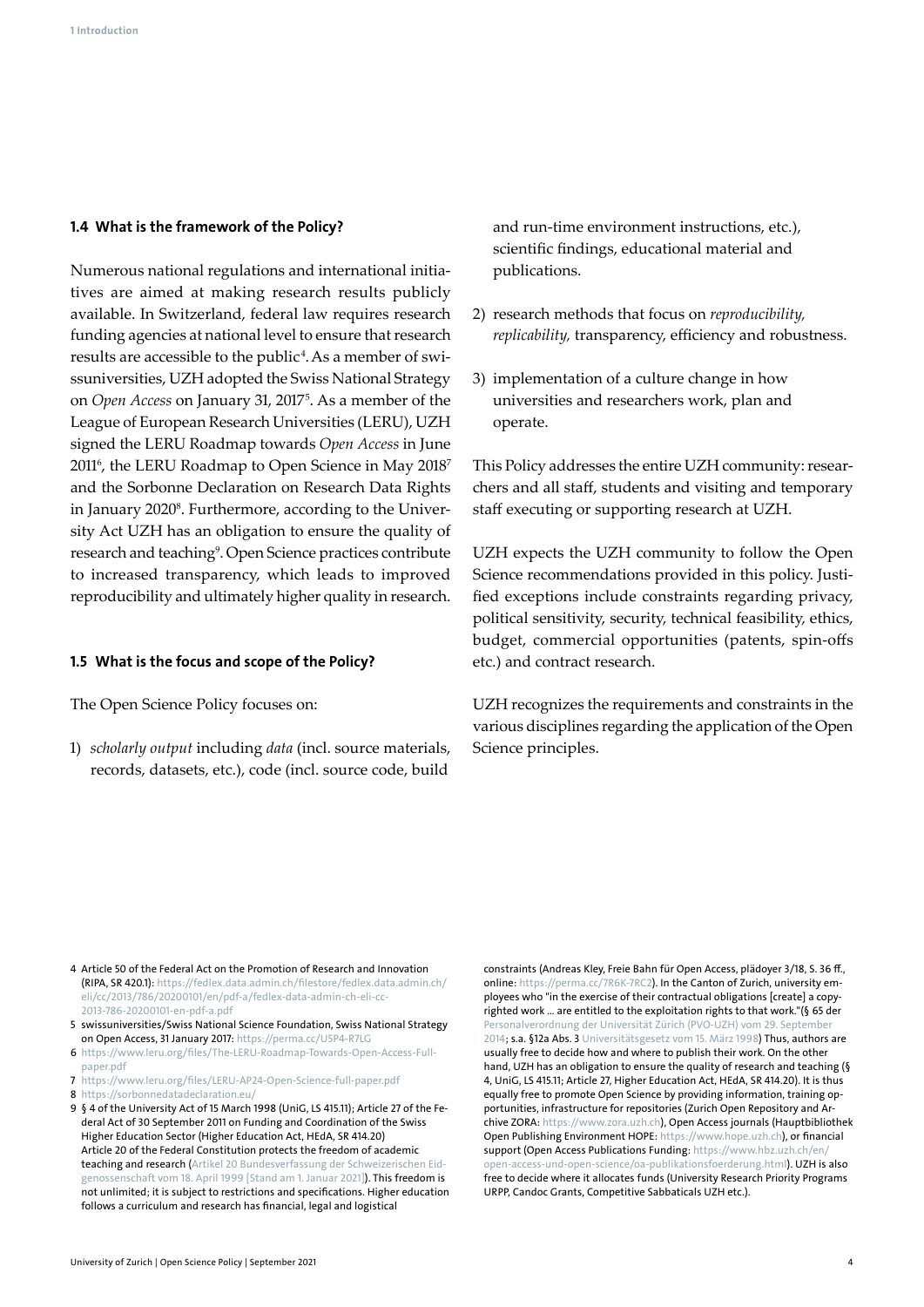# <span id="page-4-3"></span><span id="page-4-0"></span>**2 Policy**

UZH expects that all publicly funded *scholarly output* – including, e.g. publications, research data and code – is made openly available.

UZH expects output of all publicly funded research to be made FAIR (Findable, Accessible, Interoperable and Reusable)10. The FAIR principles apply to *data* and *metadata* as well as to software, code, algorithms, and workflows/protocols that lead to that *data* 11.

UZH expects its researchers to obtain an Open Researcher and Contributor ID (ORCID), use it in relevant scholarly activities (e.g. publishing *preprints*, articles, books, *data*, peer review etc.), and maintain an up-to-date record of their *scholarly output* on [orcid.org.](https://orcid.org/)

UZH fosters and funds *open educational resources*.

UZH supports participatory research (*Citizen Science*).

### <span id="page-4-1"></span>2.1 Open Research Process

Access to the research process enhances its transparency and credibility and can also contribute substantially to the efficiency and quality of future processes.

UZH recommends openness in all research phases following the principle «as open as possible, as protected as necessary». This includes all research stages prior to publication (e.g. making data available, publishing data analysis plans, preprints). For confirmatory research, the use of pre-registration servers to help improve quality and accountability is recommended.

UZH strongly encourages the publication of negative and unintended results from original and replication studies. It recognizes such publications as academic output and considers them in research evaluation and when recruiting.

# <span id="page-4-2"></span>2.2 Open and FAIR<sup>12</sup> Data

Raw and processed *data* are important to be able to verify and reuse research results.

How research data is being managed and shared depends on the kind of *data* and the culture within different disciplines and domains. Open data means making *data*  available without restriction<sup>13</sup>. Data and *metadata* should therefore be machine-readable and in non-proprietary file formats. Open Data is subject to data protection and must comply with legal requirements (e.g. sensitive data).

UZH expects the entire research community to make research data (incl. source materials, records, datasets, etc.) as openly available as possible and as closed as necessary; concretely, this means:

- *Data* (at least the *metadata*) on which a publication is based should be openly accessible.
- *Data* should be shared as early as possible, at the time of first publication at the latest.
- *Data* should be FAIR and comply with good scientific and legal practice (anonymization etc.).

<sup>10</sup> [https://www.snf.ch/SiteCollectionDocuments/FAIR\\_principles\\_translation\\_](https://www.snf.ch/SiteCollectionDocuments/FAIR_principles_translation_SNSF_logo.pdf) [SNSF\\_logo.pdf](https://www.snf.ch/SiteCollectionDocuments/FAIR_principles_translation_SNSF_logo.pdf)

<sup>11</sup> Wilkinson, M. D.et al. The FAIR Guiding Principles for scientific data management and stewardship. Sci. Data 3:160018 doi: 10.1038/sdata.2016.18 (2016), [online: https://www.ncbi.nlm.nih.gov/pmc/articles/PMC4792175/pdf/](https://www.ncbi.nlm.nih.gov/pmc/articles/PMC4792175/pdf/sdata201618.pdf) [sdata201618.pdf](https://www.ncbi.nlm.nih.gov/pmc/articles/PMC4792175/pdf/sdata201618.pdf) 

<sup>12</sup> Findable: metadata has to be machine-readable and have a unique, persistent identifier; Accessible; Interoperable: metadata has to be in open formats; Reusable: metadata indicates the conditions for reuse. Open licenses are preferred. https://www.hbz.uzh.ch/en/open-access-und-open-science/ [grundlagen-hintergruende/datenmanagement-grundlagen/fair-und-open](https://www.hbz.uzh.ch/en/open-access-und-open-science/grundlagen-hintergruende/datenmanagement-grundlagen/fair-und-open-data.html)[data.html](https://www.hbz.uzh.ch/en/open-access-und-open-science/grundlagen-hintergruende/datenmanagement-grundlagen/fair-und-open-data.html)

<sup>13</sup> By means of appropriate public licenses, e.g. CC-BY or other share-alike licenses.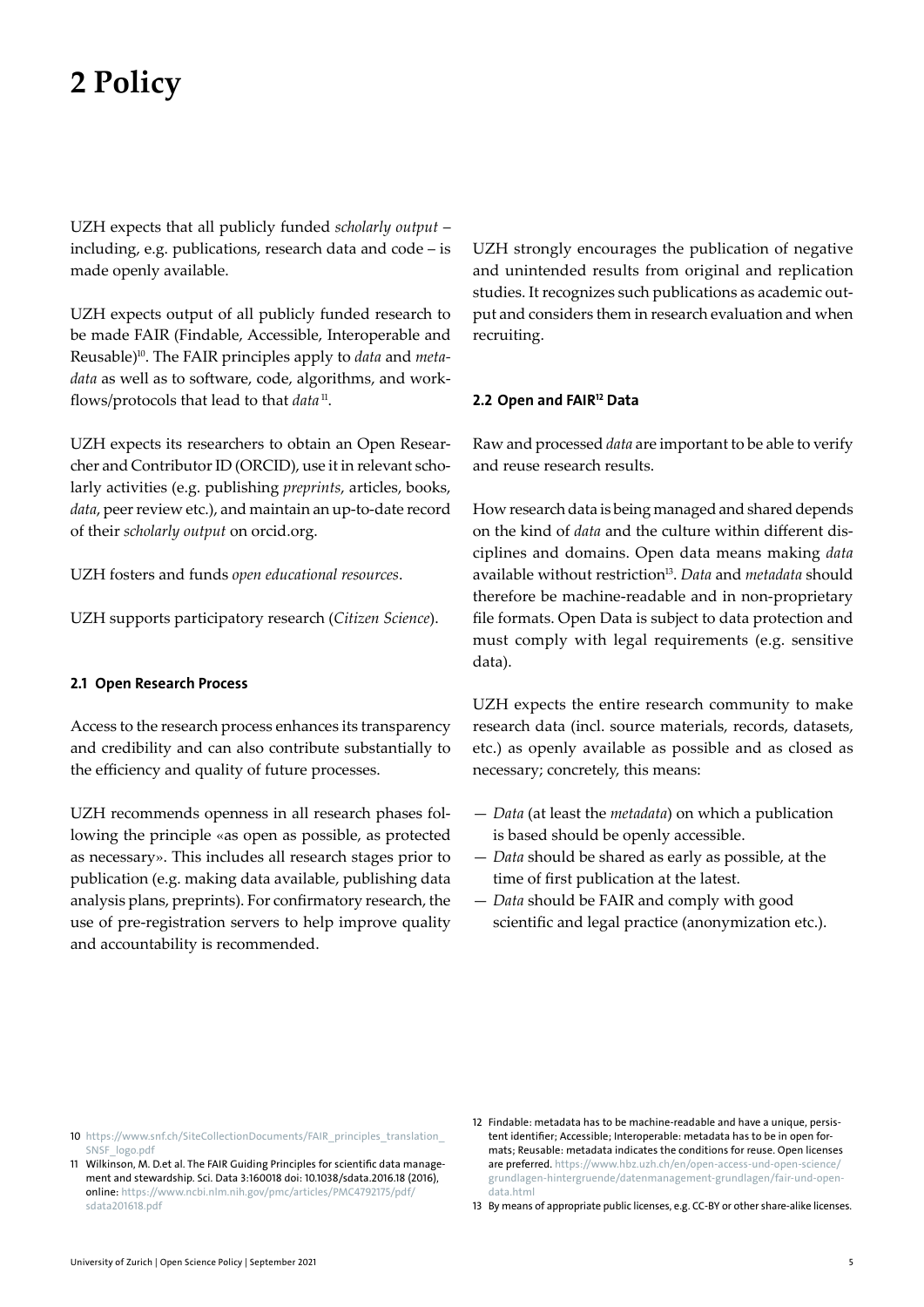<span id="page-5-2"></span>UZH expects its researchers to use existing open data when they are available in high-quality.

UZH provides support for Data Management (incl. planning, collecting, curation, modelling, storage, sharing, reuse) for all types of *data* while taking discipline-specific differences into account. The support includes training and services.

UZH engages on a national and international level to provide a sustainable and suitable infrastructure for data management.

## <span id="page-5-0"></span>2.3 Open Code and Software

Free and *open-source* software fosters widespread adoption, user contributions and ease of collaboration. In cases where code and/or software is part of the research process and output, sharing is important to make research verifiable, but also to stimulate reuse and collaboration.

UZH expects its researchers to use free14 and *open source* software when high-quality, interoperable and secure options are available.

UZH expects code and software created by UZH researchers to be shared with an adequate *open source* license.

In empirical, data-based research UZH encourages and promotes practices that ensure *reproducibilit*y of data analyses, and of all other code- and software-dependent processes.

### <span id="page-5-1"></span>2.4 Open Access

Publications are considered *Open Access* if they are "digital, online, free of charge, and free of most copyright and licensing restrictions"15.

UZH expects its researchers and staff to publish all their *scholarly output* Open Access<sup>16</sup>. As far as possible, *scholarly output* should be made available immediately, without restriction, under an open license, preferably in the version of record and not subject to an embargo.

Several options to publish Open Access exist. The path chosen depends on various factors and must be determined on a case-by-case basis. The following order of priority focuses primarily on immediate availability and serves as a reference point<sup>17</sup>:

- *Platinum/Diamond* Open Access
- Immediate *Green Open Access* Version of Record (VoR)
- Immediate *Green Open Access* Author-Accepted Manuscript (AAM)
- *Gold Open Access*
- Embargoed *Green Open Access* VoR (max. 6 months for articles and 12 months for books and book chapters)
- Embargoed *Green Open Access* AAM (max. 6 months for articles and 12 months for books and book chapters)

*Hybrid Open Access* is not recommended.

- 14 "Users have the freedom to run, copy, distribute, study, change and improve the software" https://www.gnu.org/philosophy/free-sw.html
- 15 P. Suber, Open Access, MIT Press Essential Knowledge Series, Cambridge/USA, London/England, 2012, p. 4: https://perma.cc/YHC3-RAZT
- 16 UZH recommends publishing in Open Access journals that conduct rigorous peer review.
- 17 Information on embargos are indicative and the current positions of swissuniversities and SNSF at the time of writing this policy. Other research funders may have different requirements.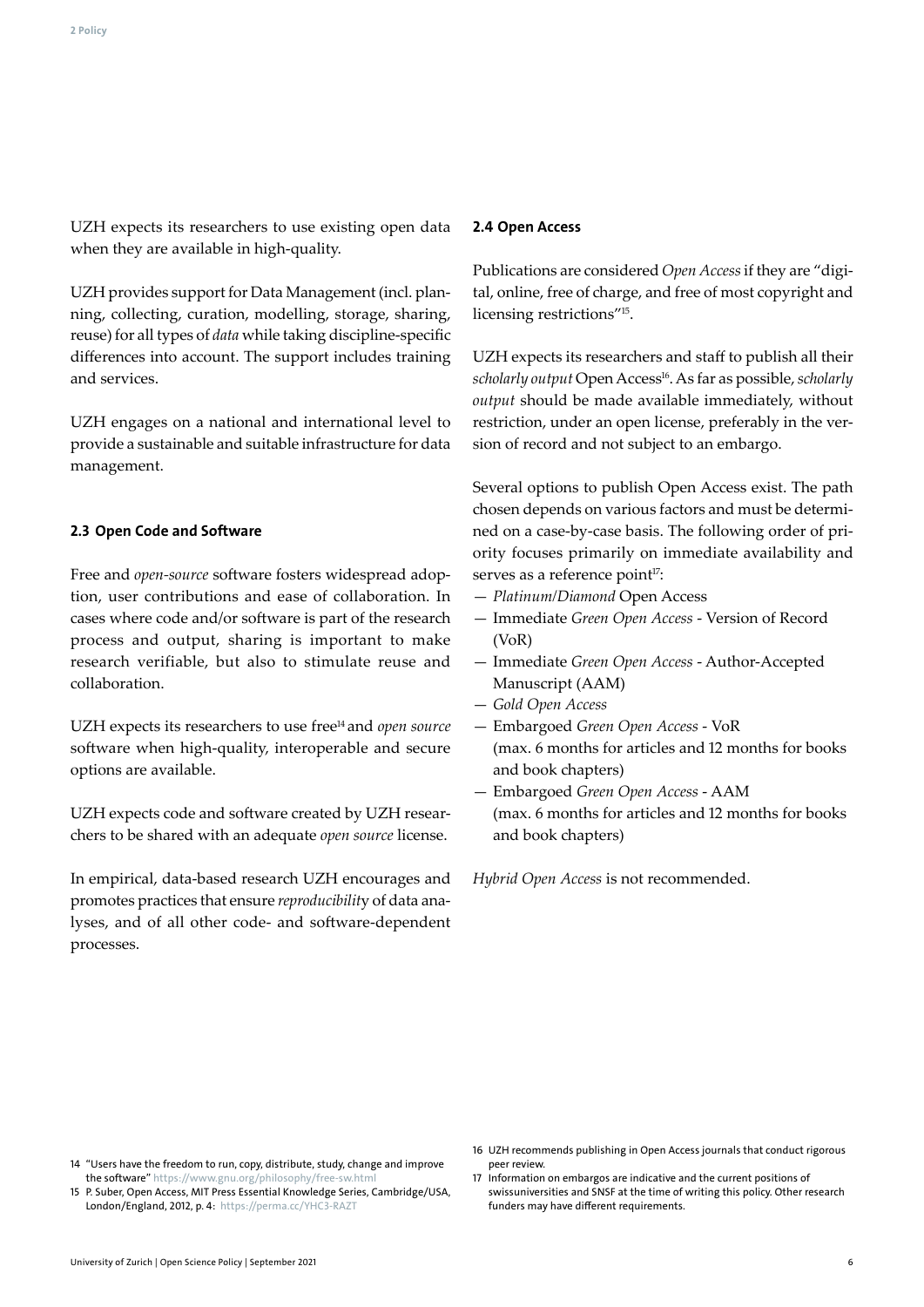<span id="page-6-2"></span>UZH encourages researchers to make their submitted manuscripts available on recognized preprint servers, according to the conventions of their different disciplines.

UZH expects its researchers to deposit all their published scientific works in the Zurich Open *Repository* and Archive (ZORA). The UZH Academic Reports are based on ZORA18.

UZH supports *Open Access* structurally (operation of repositories, *Open Access* journals, journal flipping, etc.) and individually with financial resources and administrative support (for example Article Processing Charges [APC] / Book Processing Charges [BPC]).

# <span id="page-6-0"></span>2.5 Open Science Education

Researchers and staff at all career levels need specific skills to apply Open Science practices. Education and training are therefore essential to become Open by Default.

UZH facilitates and funds the education of Open Science practices for all academic career levels and for all staff. Discipline-specific requirements will be taken into account.

UZH expects all disciplines to integrate Open Science concepts and practices as part of the curriculum.

### <span id="page-6-1"></span>2.6 Assessments and Incentives

Taking Open Science practices and values into account in human resources (HR) processes is a prerequisite to become an open research organization. This will have consequences for how the scientific community evaluates research content and performance as well as for academic career development.

As a signatory of the Declaration on Research Assessment (DORA), UZH explicitly promotes a comprehensive view on evaluating researchers without using journal-based metrics, such as Journal Impact Factors. This is also reflected in the Guidelines on Selection Procedures for hiring and promoting researchers $19$ .

UZH includes Open Science skills and engagement as a criterium in recruitment, appointment, and promotion processes.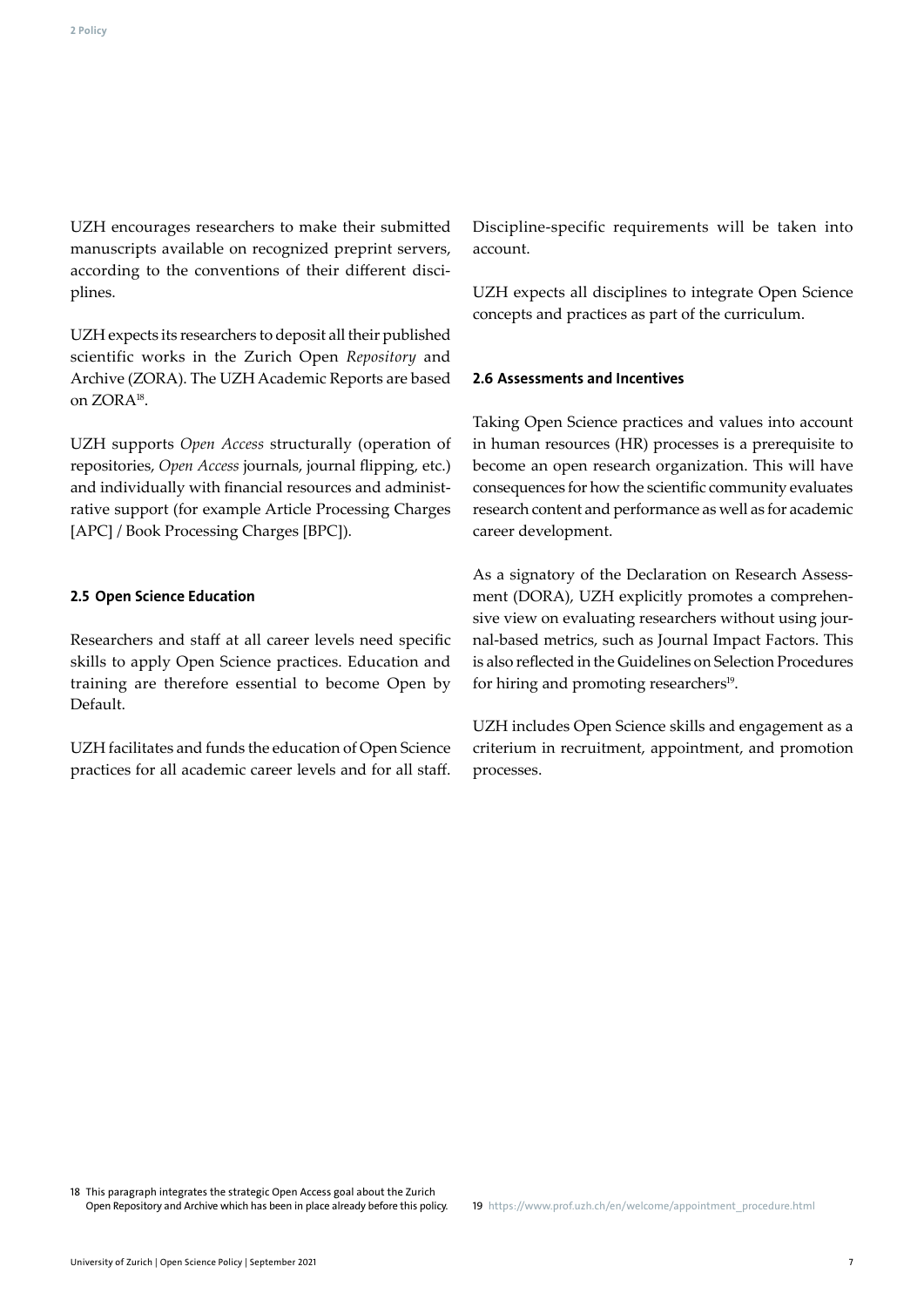# <span id="page-7-2"></span><span id="page-7-0"></span>**3 Implementation 4 Approval**

The road toward Open Science is characterized by changes in many practices throughout the research workflow, including the way research is evaluated. This policy will be accompanied by an implementation plan. The progress of implementation will be monitored.

UZH provides support on legal questions around Open Science. UZH raises awareness among the UZH community that authors retain the rights to manuscripts (Rights Retention) submitted to publishers (AAM).

The respective research fields can supplement this policy and specify further requirements in their own disciplines where necessary.

<span id="page-7-1"></span>This Open Science Policy was ratified by the Executive Board of the University on 28.09.2021.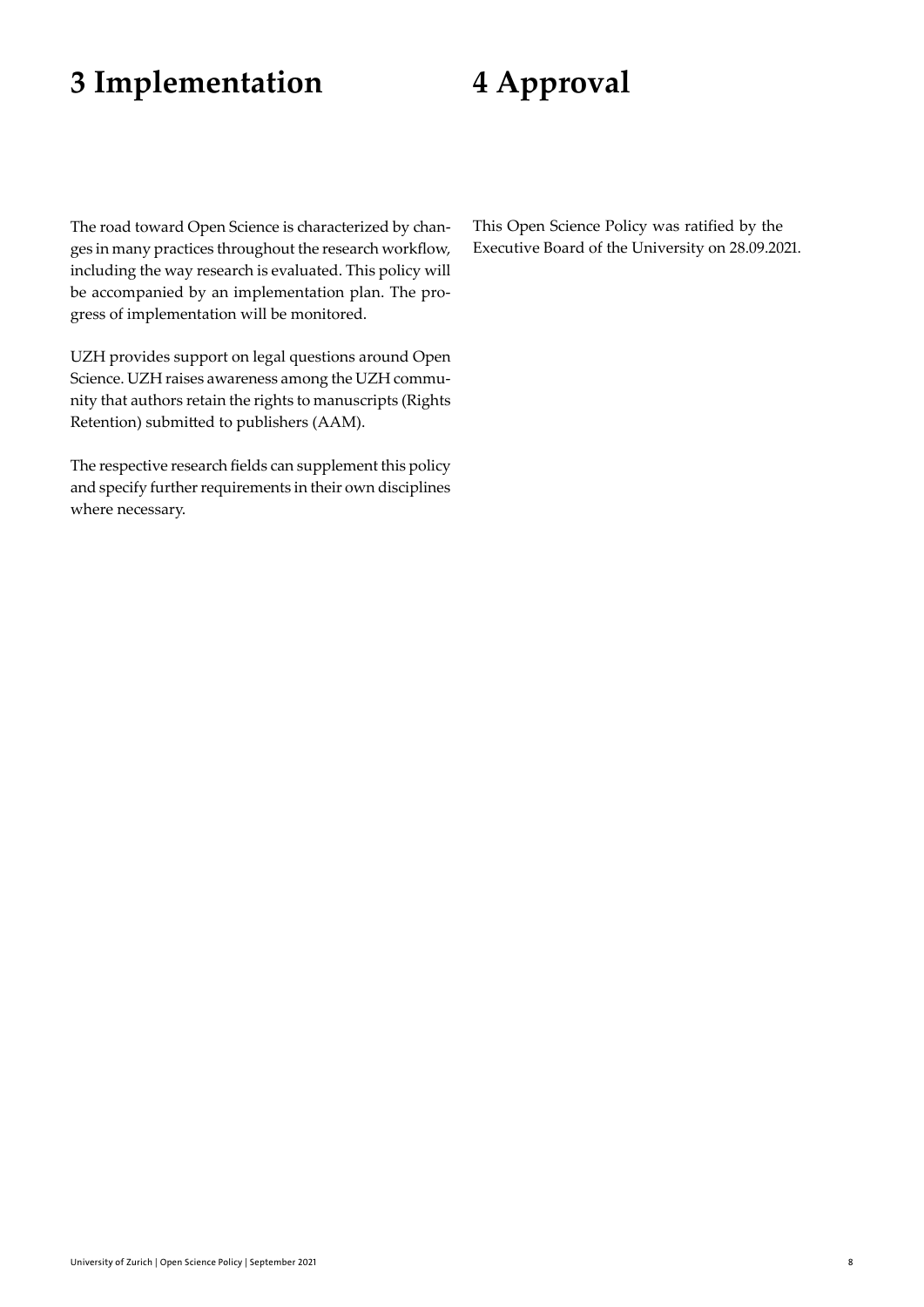# <span id="page-8-1"></span><span id="page-8-0"></span>**5 Glossary**

# Citizen science

Citizen Science enables the involvement of citizens in scientific research projects. The range of projects extends from selective involvement in data collection to the participatory co-creation of projects and knowledge<sup>20</sup>.

# Data

Data in the sense used here are all digitally available information required to validate findings or to reuse research outputs in further projects<sup>21</sup>.

# Metadata

Metadata provide a basic description of the data, often including authorship, dates, title, abstract, keywords, coding and license information. They serve the findability of data (e.g. creator, time period, geographic location).

# Open Access

Scholarly output is considered Open Access if it is "digital, online, free of charge, and free of most copyright and licensing restrictions"<sup>22</sup>.

# *Platinum/Diamond Open Access*

Scholarly output is made fully and freely accessible online from the outset. Authors will not be charged article or book processing charges (APC/BPC). Creative Commons (or similar) licenses allow sharing and reuse. In order to ensure quality control and to pay for editing and publishing Platinum/Diamond Open Access journals require funds from public or private institutions.

# *Gold Open Access*

Scholarly output is made fully and freely accessible online from the outset. Article or book processing charges (APC/BPC) are typically imposed on the author. Creative Commons (or similar) licenses allow sharing and reuse. Gold Open Access has been criticized for setting the wrong incentives for publishers, because every accepted manuscript leads to increased revenue through  $APCs/BPCs<sup>23</sup>$ . Further, the practice of paying  $APC/BPC$ to publishers has led to an increase of predatory behavior from publishers $24$ .

# *Green Open Access*

Scholarly output is submitted to a traditional, subscription-based journal or book publisher. After peer review the "author-accepted manuscript" (AAM) can be deposited by the author(s) in an institutional repository (selfarchiving). If no embargo is imposed this self-archiving of the AAM is referred to as "Immediate Green Open Access". After copy-editing, formatting, and typesetting, the "version of record" (VoR) is published in the journal. Publishers usually have copyrights over this published version, which is why some publishers do not allow the VoR to be deposited in self-archiving repositories at all or allow it only after an embargo period.

# *Hybrid Open Access*

Scholarly output is submitted to a traditional, subscription-based journal or book publisher. After peer review, copy-editing, formatting, and typesetting, the "version of record" (VoR) is published in the journal. Publishers

20 https://www.pwa.uzh.ch/en.html

24 Predatory Journals charge "publication fees to authors without checking articles for quality" (https://en.wikipedia.org/wiki/Predatory\_publishing, 6 January 2021); https://thinkchecksubmit.org/

<sup>21</sup> Partly based on [https://www.swissuniversities.ch/fileadmin/swissuniversi](https://www.swissuniversities.ch/fileadmin/swissuniversities/Dokumente/Hochschulpolitik/ORD/Swiss_National_ORD_Strategy_en.pdf)[ties/Dokumente/Hochschulpolitik/ORD/Swiss\\_National\\_ORD\\_Strategy\\_en.](https://www.swissuniversities.ch/fileadmin/swissuniversities/Dokumente/Hochschulpolitik/ORD/Swiss_National_ORD_Strategy_en.pdf) [pdf](https://www.swissuniversities.ch/fileadmin/swissuniversities/Dokumente/Hochschulpolitik/ORD/Swiss_National_ORD_Strategy_en.pdf) and [https://www.ukri.org/wp-content/uploads/2020/10/UKRI-](https://www.ukri.org/wp-content/uploads/2020/10/UKRI-020920-ConcordatonOpenResearchData.pdf)[020920-ConcordatonOpenResearchData.pdf](https://www.ukri.org/wp-content/uploads/2020/10/UKRI-020920-ConcordatonOpenResearchData.pdf)

<sup>22</sup> P. Suber, Open Access, MIT Press Essential Knowledge Series, Cambridge/USA, London/England, 2012, p. 4: https://perma.cc/YHC3-RAZT

<sup>23</sup> Aguzzi, Adriano (2019). 'Broken access' publishing corrodes quality. Nature, 570(7760):139. DOI: https://doi.org/10.1038/d41586-019-01787-2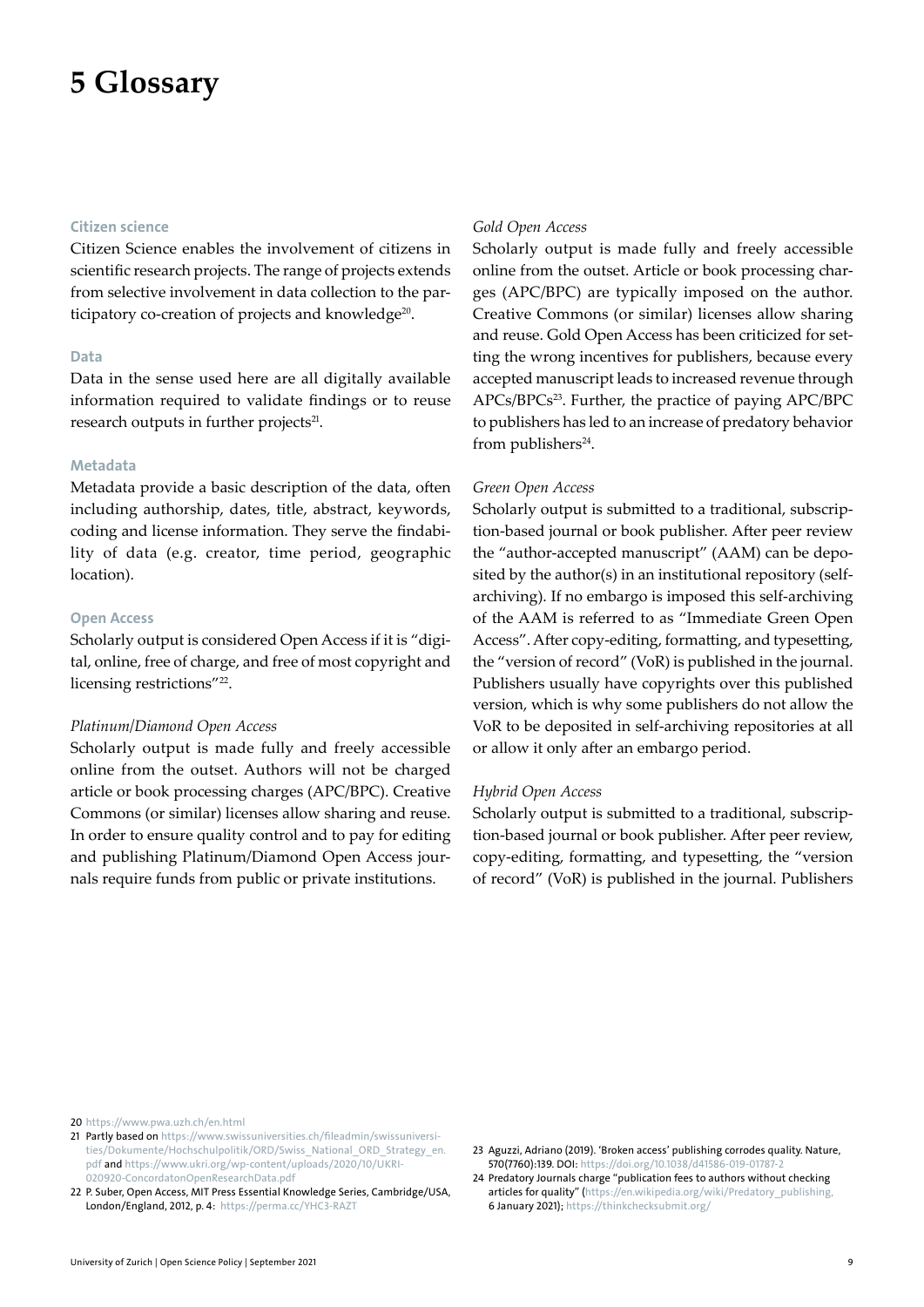usually obtain copyrights over this published version. After payment of an Article Processing Charge (APC), the work is made openly accessible. Hybrid Open Access models are widely criticized for involving "double dipping" by publishers (subscription fees and APC)<sup>25</sup>. During a transitional period, Read and Publish agreements can be an alternative for Open Access publication in subscription-based journals.

### Open Educational Resources

Open Educational Resources are teaching, learning and research materials (e.g. text, images and other assets) in any medium – digital or otherwise – that are freely accessible, usable and distributable, and are openly licensed<sup>26</sup>.

### Open Source

Open Source means the availability of source code for a piece of software, along with an open source license permitting reuse, adaptation, and further distribution.

### Preprint

A preprint is a manuscript draft that has not yet been subject to formal peer review.

### Preregistration

Researchers have the option or are required (e.g. for clinical trials<sup>27</sup>) to submit important information about their study (for example: research rationale, hypotheses, design and analytic strategy) to a public registry before beginning the study. Preregistration can help counter reporting and publication bias (e.g. negative results are not published).

## Replicability

Replicability means obtaining consistent results across studies aimed at answering the same scientific question using new data or other new computational methods<sup>28</sup>.

# Repository

A repository is defined as the infrastructure and corresponding service that allows for the efficient and sustainable (and ideally persistent) storage of digital objects (such as documents, data and code).

# Reproducibility

Reproducibility is defined as obtaining consistent results using the same data and code as the original study (synonymous with computational reproducibility) $^{29}$ .

# Scholarly Output

Scholarly output encompasses research output (e.g. data, code, software, journal publications, books, media, exhibitions, reports) as well as educational output (e.g. textbooks, teaching material).

27 https://www.fedlex.admin.ch/eli/cc/2013/643/en

<sup>25</sup> https://en.wikipedia.org/wiki/Hybrid\_open-access\_journal

<sup>26</sup> https://en.unesco.org/themes/building-knowledge-societies/oer

<sup>28</sup> [https://www.nationalacademies.org/news/2019/09/reproducibility-and-re](https://www.nationalacademies.org/news/2019/09/reproducibility-and-replicability-in-research)[plicability-in-research](https://www.nationalacademies.org/news/2019/09/reproducibility-and-replicability-in-research)

<sup>29</sup> [https://www.nationalacademies.org/news/2019/09/reproducibility-and-re](https://www.nationalacademies.org/news/2019/09/reproducibility-and-replicability-in-research)[plicability-in-research](https://www.nationalacademies.org/news/2019/09/reproducibility-and-replicability-in-research)